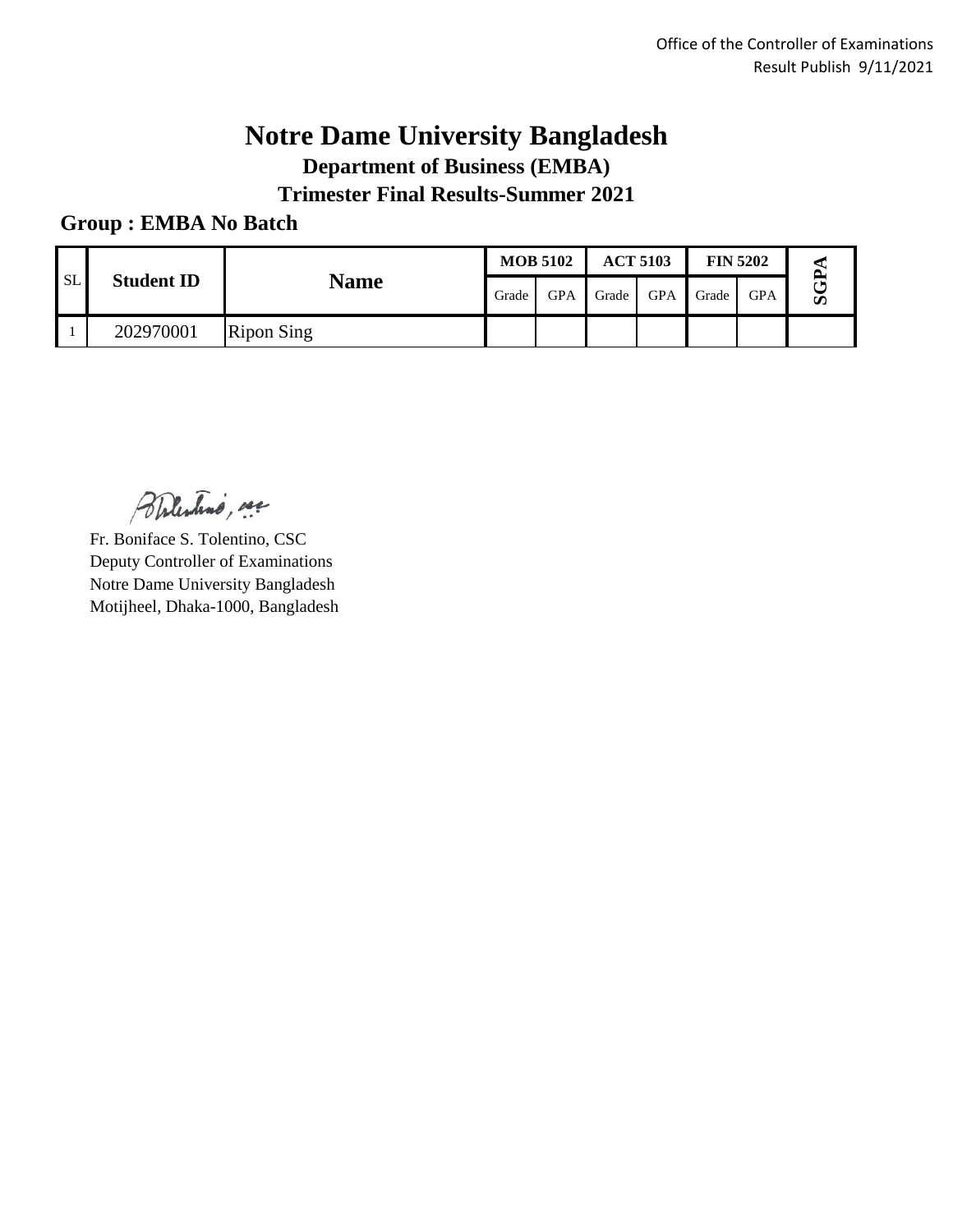# **Notre Dame University Bangladesh**

**Department of Business (MBA)**

**Trimester Final Results-Summer 2021**

### **Group : MBA (FIN 12 MJ)**

| SL             | <b>Student ID</b> | <b>Name</b>        | <b>FIN 6202</b> |            | <b>FIN 6204</b> |            | <b>FIN 6206</b> |            | <b>FIN 6312</b> |            |             |
|----------------|-------------------|--------------------|-----------------|------------|-----------------|------------|-----------------|------------|-----------------|------------|-------------|
|                |                   |                    | Grade           | <b>GPA</b> | Grade           | <b>GPA</b> | Grade           | <b>GPA</b> | Grade           | <b>GPA</b> | <b>SGPA</b> |
|                | 203980001         | Md. Imran Hossain  | $A+$            | 4.00       | A+              | 4.00       | $A+$            | 4.00       | $A+$            | 4.00       | 4.00        |
| $\overline{2}$ | 203980002         | Kassaf Bhuiyan     | $A-$            | 3.50       | $A-$            | 3.50       | $A-$            | 3.50       | $\mathbf{A}$    | 3.75       | 3.56        |
| 3              | 203980003         | Zihad Bin Sayed    |                 |            |                 |            |                 |            |                 |            |             |
| $\overline{4}$ | 203980004         | Md. Imtiaj Sayem   |                 |            |                 |            |                 |            |                 |            |             |
| 5              | 203980005         | Md. Imamul Islam   | $B+$            | 3.25       | $A-$            | 3.50       | A               | 3.75       | $A-$            | 3.50       | 3.50        |
| 6              | 203980006         | Maria Rozario      | A               | 3.75       | A               | 3.75       | A+              | 4.00       | $A+$            | 4.00       | 3.88        |
| $\overline{7}$ | 203980007         | Faria Nusrat Jahan | $A-$            | 3.50       | $\overline{A}$  | 3.75       | A               | 3.75       | $A-$            | 3.50       | 3.63        |
| 8              | 203980015         | Morium Akter       | A-              | 3.50       | $B+$            | 3.25       | A               | 3.75       | A               | 3.75       | 3.56        |

Bhlestino, me

Fr. Boniface S. Tolentino, CSC Deputy Controller of Examinations Notre Dame University Bangladesh Motijheel, Dhaka-1000, Bangladesh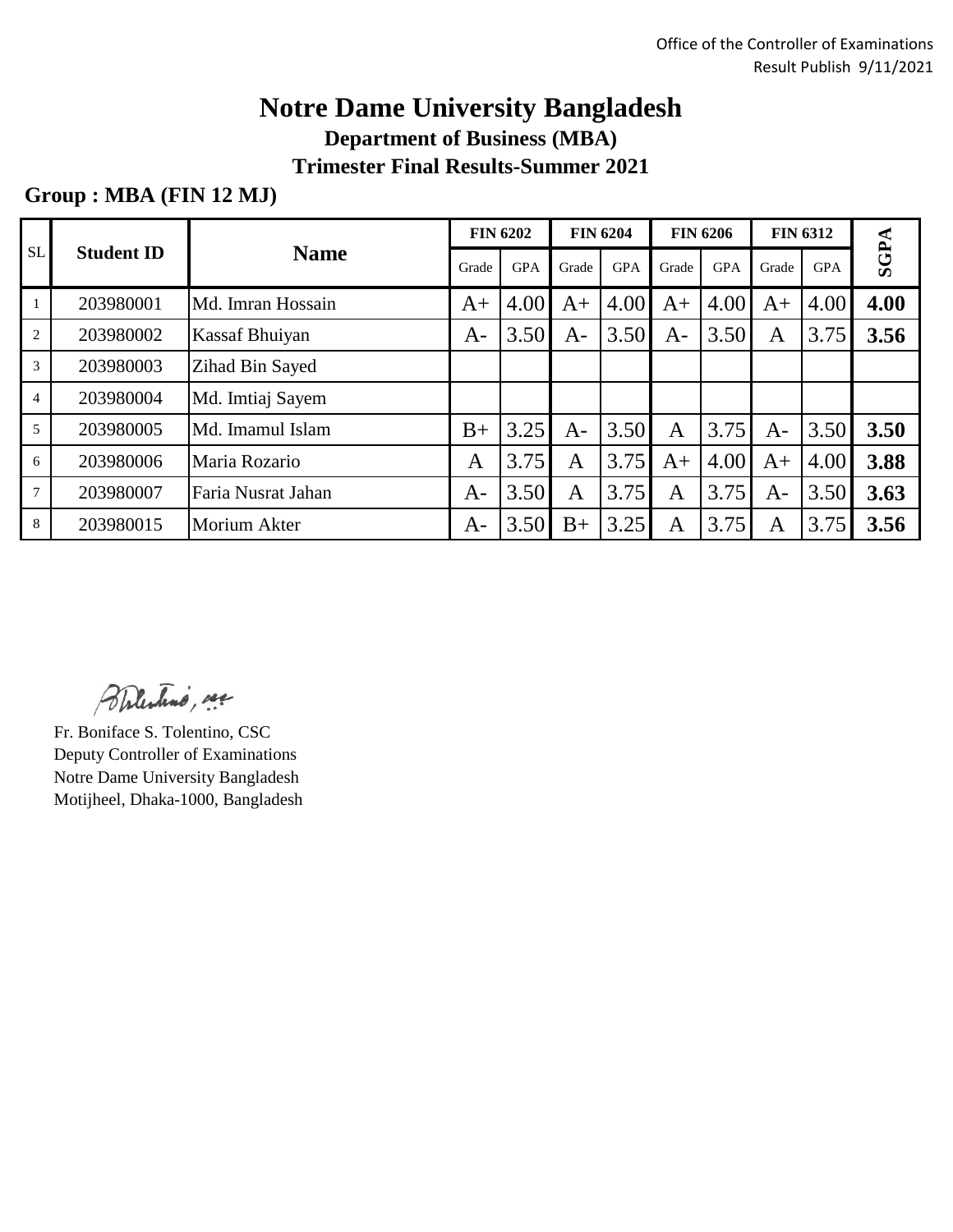# **Notre Dame University Bangladesh**

**Department of Business (MBA)**

**Trimester Final Results-Summer 2021**

### **Group : MBA (HRM 12 MJ)**

| <b>SL</b>      | <b>Name</b><br><b>Student ID</b> | <b>HRM 6202</b>        |       | <b>HRM 6206</b> |       | <b>HRM 6312</b> |       | <b>HRM 6314</b> |       |            |             |
|----------------|----------------------------------|------------------------|-------|-----------------|-------|-----------------|-------|-----------------|-------|------------|-------------|
|                |                                  |                        | Grade | <b>GPA</b>      | Grade | <b>GPA</b>      | Grade | <b>GPA</b>      | Grade | <b>GPA</b> | <b>SGPA</b> |
|                | 203980008                        | Navila Shakhawat       | $A-$  | 3.50            | Α     | 3.75            | A     | 3.75            | $A+$  | 4.00       | 3.75        |
| $\overline{2}$ | 203980010                        | <b>Iffat Mosharof</b>  |       |                 |       |                 |       |                 |       |            |             |
| 3              | 203980011                        | Kazi Umma Al Farha     |       |                 |       |                 |       |                 |       |            |             |
| $\overline{4}$ | 203980012                        | Rumpa Neogi            | A-    | 3.50            | $A-$  | 3.50            | $A+$  | 4.00            | $A+$  | 4.00       | 3.75        |
| 5              | 203980013                        | Bishali Albina Pereira |       |                 |       |                 |       |                 |       |            |             |
| 6              | 203980014                        | Irtiza Afrin           | $A+$  | 4.00            | $A+$  | 4.00            | $A-$  | 3.50            | $A-$  | 3.50       | 3.75        |
|                | 201980013                        | Dimos Mukhim           | B     | 3.00            | $C+$  | 2.50            | $B+$  | 3.25            | A-    | 3.50       | 3.06        |

Balestino, see

Fr. Boniface S. Tolentino, CSC Deputy Controller of Examinations Notre Dame University Bangladesh Motijheel, Dhaka-1000, Bangladesh